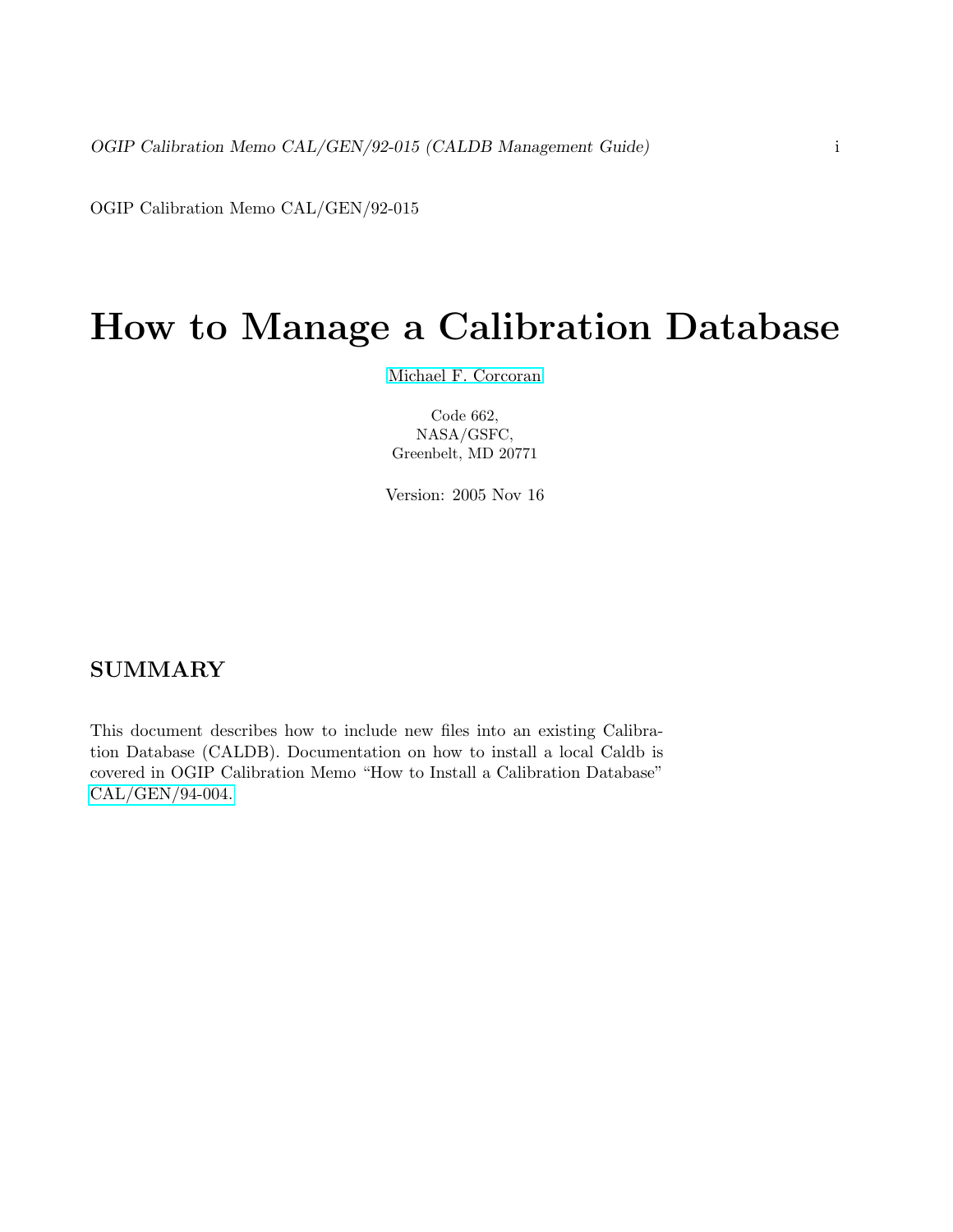| Release     | <b>Sections Changed</b> | <b>Brief Notes</b>                            |
|-------------|-------------------------|-----------------------------------------------|
| Date        |                         |                                               |
| 1997 Jun 20 |                         | First Draft by Lorraine Breedon               |
| 2005 Nov 16 | All                     | Completely re-written by MFC                  |
| 2006 Feb 08 | 4.2.1, 4.2.2            | added example showing the explicit depen-     |
|             |                         | dence of udcif conflict checking on the order |
|             |                         | of the CBD keywords                           |
| 2012 Nov 26 | all                     | minor corrections                             |

# Log of Significant Changes to this document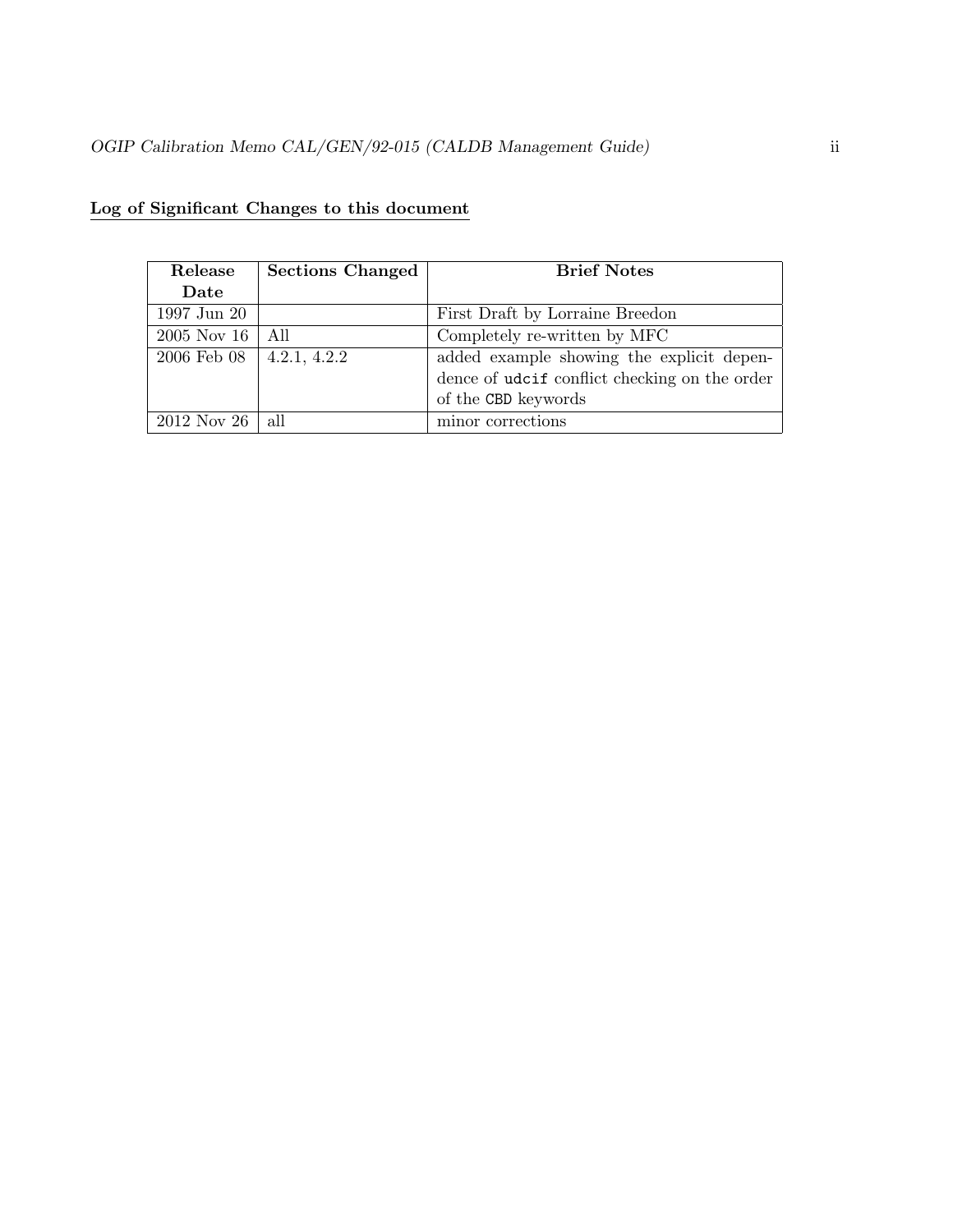| OGIP Calibration Memo CAL/GEN/92-015 (CALDB Management Guide) |  |  |
|---------------------------------------------------------------|--|--|
|---------------------------------------------------------------|--|--|

# Contents

|              | 1 Introduction<br>$\mathbf{1}$                                 |   |  |  |  |
|--------------|----------------------------------------------------------------|---|--|--|--|
| $\mathbf{2}$ | Including CALDB Keywords in a Calibration File<br>$\mathbf{1}$ |   |  |  |  |
| 3            | $\bf{2}$<br>Placing the File in the CALDB Directory Structure  |   |  |  |  |
| 4            | 3<br>Including the Calibration File in the caldb.indx          |   |  |  |  |
|              | 4.1                                                            | 3 |  |  |  |
|              | 4.2                                                            | 4 |  |  |  |
|              | 4.2.1                                                          | 4 |  |  |  |
|              | 4.2.2                                                          | 7 |  |  |  |
| $5^{\circ}$  | Verifying the Update<br>8                                      |   |  |  |  |
| 6            | Notification<br>10                                             |   |  |  |  |
|              | 7 Error Messages<br>10                                         |   |  |  |  |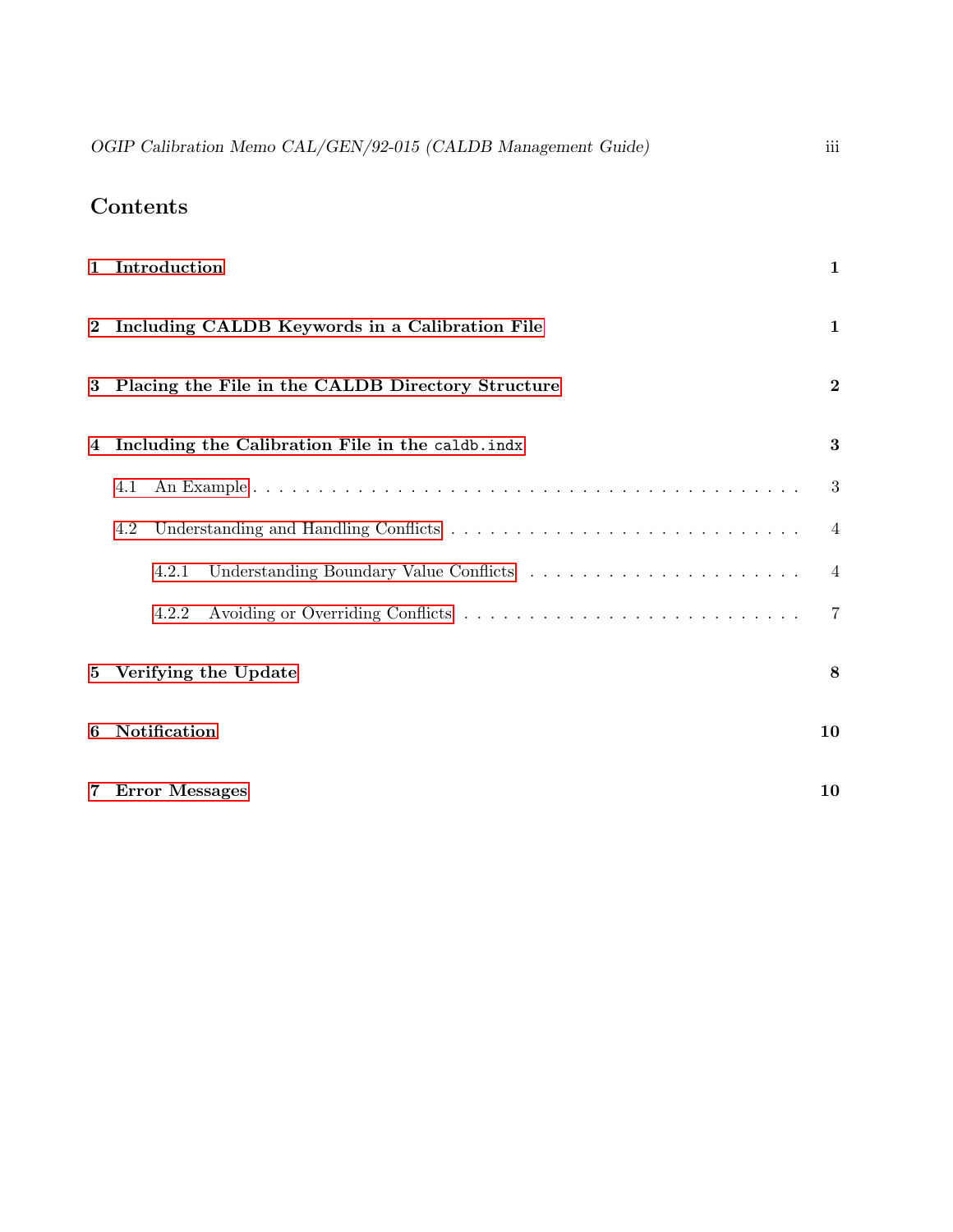## <span id="page-3-0"></span>1 Introduction

This document describes the steps needed to include new files in the calibration database (CALDB) for a given mission and instrument. In order to update the CALDB to include a new calibration file, these steps must be followed:

- 1. The file must be updated with the mandatory [CALDB FITS keywords;](http://heasarc.gsfc.nasa.gov/docs/heasarc/caldb/caldb_keywords.html)
- 2. The file must be moved to the appropriate directory in the CALDB for this mission and instrument;
- 3. The caldb.indx file for this mission and instrument must be updated to include the new file (perhaps to replace existing files in the caldb.indx)
- 4. The update to the CALDB should be announced and documented in a publicly accessible way; at the HEASARC this is done via the [CALDB RSS feed](http://heasarc.gsfc.nasa.gov/docs/heasarc/caldb/caldb.rss) and the [CALDB News Archive](http://heasarc.gsfc.nasa.gov/docs/heasarc/caldb/caldb_wotsnew.html) page, among other locations

Typically, missions will control the structure and content of their CALDBs and will be responsible for keeping their CALDBs current and correct. Usually missions will communicate with the HEASARC CALDB manager that a CALDB update has been performed; in such cases the HEASARC CALDB manager will incorporate and make the update publicly available from the HEASARC CALDB (see ["Automated Delivery of Calibration Data to the CALDB"](http://heasarc.gsfc.nasa.gov/docs/heasarc/caldb/docs/memos/cal_gen_2003_001/cal_gen_2003_001.html), Cal/gen/03-001, for a discussion of data delivery by a mission to the HEASARC CALDB).

## <span id="page-3-1"></span>2 Including CALDB Keywords in a Calibration File

Calibration files which are listed in the CALDB are identified by a set of "calibration parameters". These parameter are:

- 1. the mission (given by the FITS TELESCOP header keyword);
- 2. the the instrument (given by the FITS INSTRUME header keyword);
- 3. (optionally) a detector on the instrument (given by the FITS DETNAM header keyword);
- 4. (optionally) a filter which may be inserted into the light path before the instrument or detector (given by the FITS FILTER header keyword);
- 5. A date (given by the FITS CVSD0001 header keyword) and time (given by the FITS CVST0001 header keyword) after which the calibration file is considered appropriate or "valid";
- 6. the "type" of calibration file (given by the file's "CALDB name", or "CAL CNAM"; see ["Required](http://heasarc.gsfc.nasa.gov/docs/heasarc/caldb/docs/memos/cal_gen_92_011/cal_gen_92_011.html#tth_sEcA) [and Recommended FITS keywords for Calibration Files", Section 3A,](http://heasarc.gsfc.nasa.gov/docs/heasarc/caldb/docs/memos/cal_gen_92_011/cal_gen_92_011.html#tth_sEcA) Cal/gen/92-011);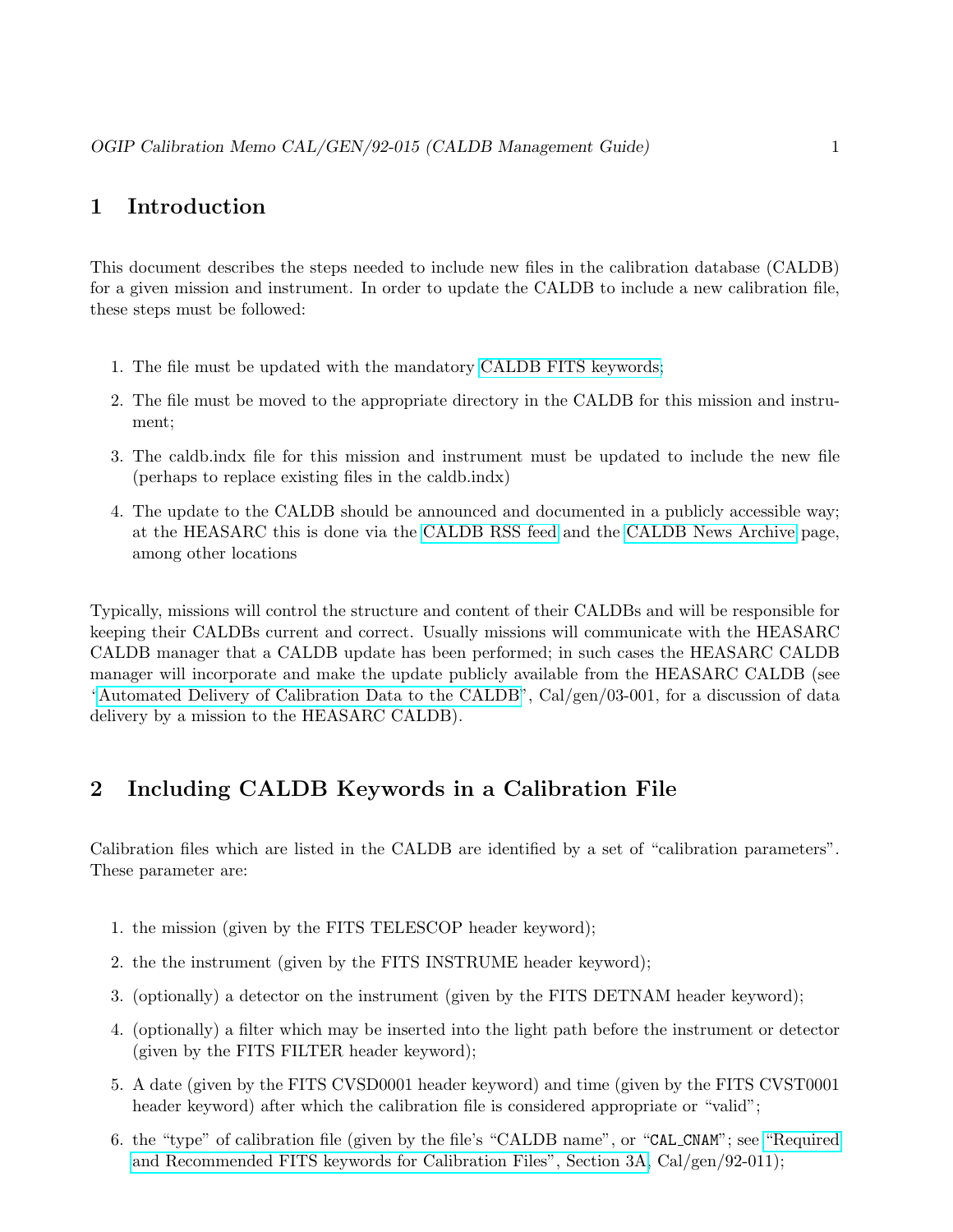7. (optionally) a set of "calibration parameters" (or "calibration boundaries") which can specify the dependence of the calibration on non-standard parameters (temperature, SAA, earth elevation, or other variables), given by the FITS CBDN0001 header keywords.

The implementation of these parameters in the CALDB is summarized in Table [1.](#page-4-1)

| <b>CALDB</b> File<br>Parameter Description |                       | caldb.indx File | Required or Optional |
|--------------------------------------------|-----------------------|-----------------|----------------------|
|                                            | <b>HEADER Keyword</b> | Column Name     |                      |
| The mission                                | TELESCOP              | TELESCOP        | Required             |
| The instrument                             | INSTRUME              | <b>INSTRUME</b> | Required             |
| The detector                               | <b>DETNAM</b>         | DETNAM          | Optional             |
| The filter                                 | <b>FILTER</b>         | <b>FILTER</b>   | Optional             |
| Validity Start Date                        | CVSD0001              | $REF\_TIME^a$   | Required             |
| Validity Start Time                        | <b>CVST0001</b>       | REF_TIME        | Required             |
| Calibration Date Type                      | CCNM0001              | CAL_CNAM        | Required             |
| Calibration Boundaries                     | CBDn0001              | CAL_CBD         | Optional             |

<span id="page-4-1"></span>Table 1: The CALDB Calibration File Parameter Set

<span id="page-4-2"></span><sup>a</sup>REF<sub>-TIME</sub> is the MJD corresponding to CVSD0001 and CVST0001.

These parameters are specified in FITS calibration files by header keywords for each FITS extension. The full list of CALDB header keywords is given in [cal/gen/92-011, "Required and Recommended](http://heasarc.gsfc.nasa.gov/docs/heasarc/caldb/docs/memos/cal_gen_92_011/cal_gen_92_011.html#tab:keywordsum) [FITS keywords for Calibration Files".](http://heasarc.gsfc.nasa.gov/docs/heasarc/caldb/docs/memos/cal_gen_92_011/cal_gen_92_011.html#tab:keywordsum) If there are questions about use of these keywords please contact the HEASARC Caldb Manager for assistance. For the rest of this document we'll assume that all required keywords are present in the new CALDB file.

# <span id="page-4-0"></span>3 Placing the File in the CALDB Directory Structure

The CALDB software relies on a specific directory structure to enable users to find calibration data appropriate to their observing setup. The directory structure has the form:

#### \$CALDB/data/<mission>/<instrument>/<class>

where  $$CALDB is an environment variable which defines the top-level location of the CALDB,  $\langle^{\text{mission}}\rangle$$ is the name of the mission, and  $\langle$  instrument $\rangle$  is the name of the instrument. For largely historical reasons, class is either cpf, bcf, or pcf which distinguishes "calibration product files" from "basic calibration files" from "primary calibration files", respectively. This progression is supposed to represent distance from the raw calibration data: Calibration products are derived from basic calibration files, which in turn are derived from primary calibration data. In practice CALDB access software will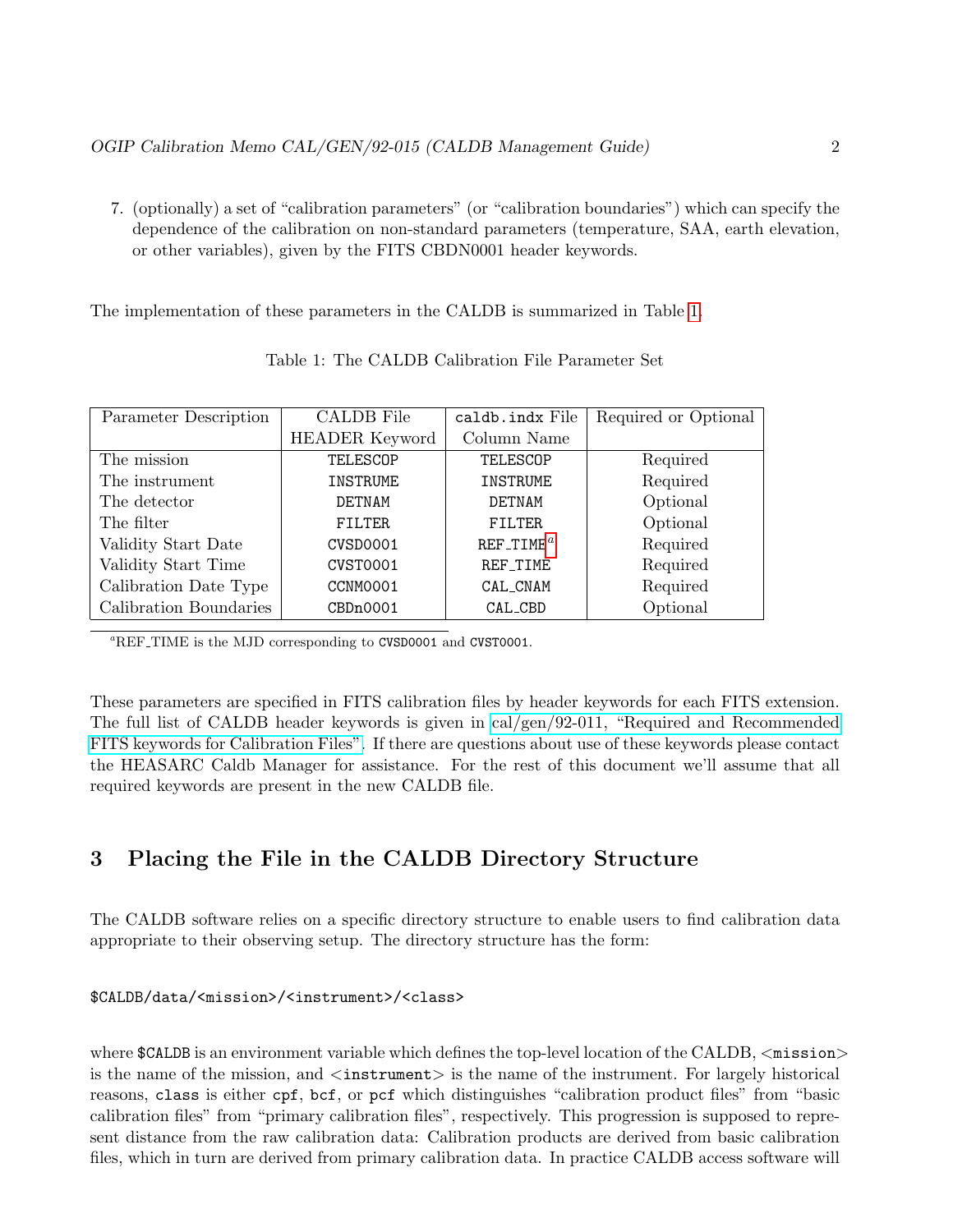only be able to retrieve and use cpf or bcf files; pcf files, as raw calibration files, do not necessarily even need to be in FITS format, while cpf and bcf files do. For more information on the differences between classes see [CAL/GEN/92-003.](http://heasarc.gsfc.nasa.gov/docs/heasarc/caldb/docs/memos/cal_gen_92_003/cal_gen_92_003.html)

For example, the file pspcb\_gain2\_256.rmf, which contains the spectral response file (usually considered a "calibration product") for the ROSAT PSPC-B instrument is located in

#### \$CALDB/data/rosat/pspc/cpf/matrices/pspcb\_gain2\_256.rmf

in the HEASARC CALDB. Missions should define the appropriate directory structure for their CALDBs within these conventions.

## <span id="page-5-0"></span>4 Including the Calibration File in the caldb.indx

Access to calibration files in the CALDB is accomplished through the caldb.indx file (which is located at  $CALDB \times mission$  /  $\langle$  instrument  $\rangle$ ), which contains a summary of files in the CALDB, along with their calibration parameter sets. In order for a file to be retrieved by the standard CALDB access  $\text{softmax}^1$  $\text{softmax}^1$ , the file must be included in the caldb.indx file.

A file may be included in the caldb.indx file by using the [udcif](http://heasarc.gsfc.nasa.gov/lheasoft/ftools/caldb/udcif.html) tool included with the [caltools](http://heasarc.gsfc.nasa.gov/lheasoft/ftools/caldb/caltools.html) distribution. For a given calibration file, **udcif** reads information from the file (specifically the mandatory CALDB keywords from the files FITS extension headers) then, for each valid FITS extension, creates an entry in the caldb.indx table.

#### <span id="page-5-1"></span>4.1 An Example

As an example, suppose the file \$CALDB/data/suzaku/hxd/cpf/ae hxd pinxinom 20051104.rsp needs to be added to the caldb.indx file for the SUZAKU HXD instrument. This file contains 2 extensions, containing the response matrix for the HXD (CCNM0001= 'SPECRESP MATRIX') along with an extension containing the energy boundaries for the HXD (CCNM0001= 'EBOUNDS'), as described in "The Calibration Requirements for Spectral Analysis"<sup>[2](#page-5-3)</sup>. Both extensions are to be considered "good" (CAL QUAL=0) for their specified calibration parameter set.

% cd \$CALDB/data/suzaku/hxd/cpf % udcif Name of file containing dataset[-] ae\_hxd\_pinhxnom\_20051104.rsp

<span id="page-5-2"></span> $^1$ a subroutine called gtcalf, included as part of the callib software library distributed in the standard FT00LS release, is usually used to retrieve files from the CALDB.

<span id="page-5-3"></span> $^{2}$ [cal/gen/92–002;](http://heasarc.gsfc.nasa.gov/docs/heasarc/caldb/docs/memos/cal_gen_92_002/cal_gen_92_002.html) see also the addendum, [cal/gen/92-002a.](http://heasarc.gsfc.nasa.gov/docs/heasarc/caldb/docs/memos/cal_gen_92_002a/cal_gen_92_002a.html)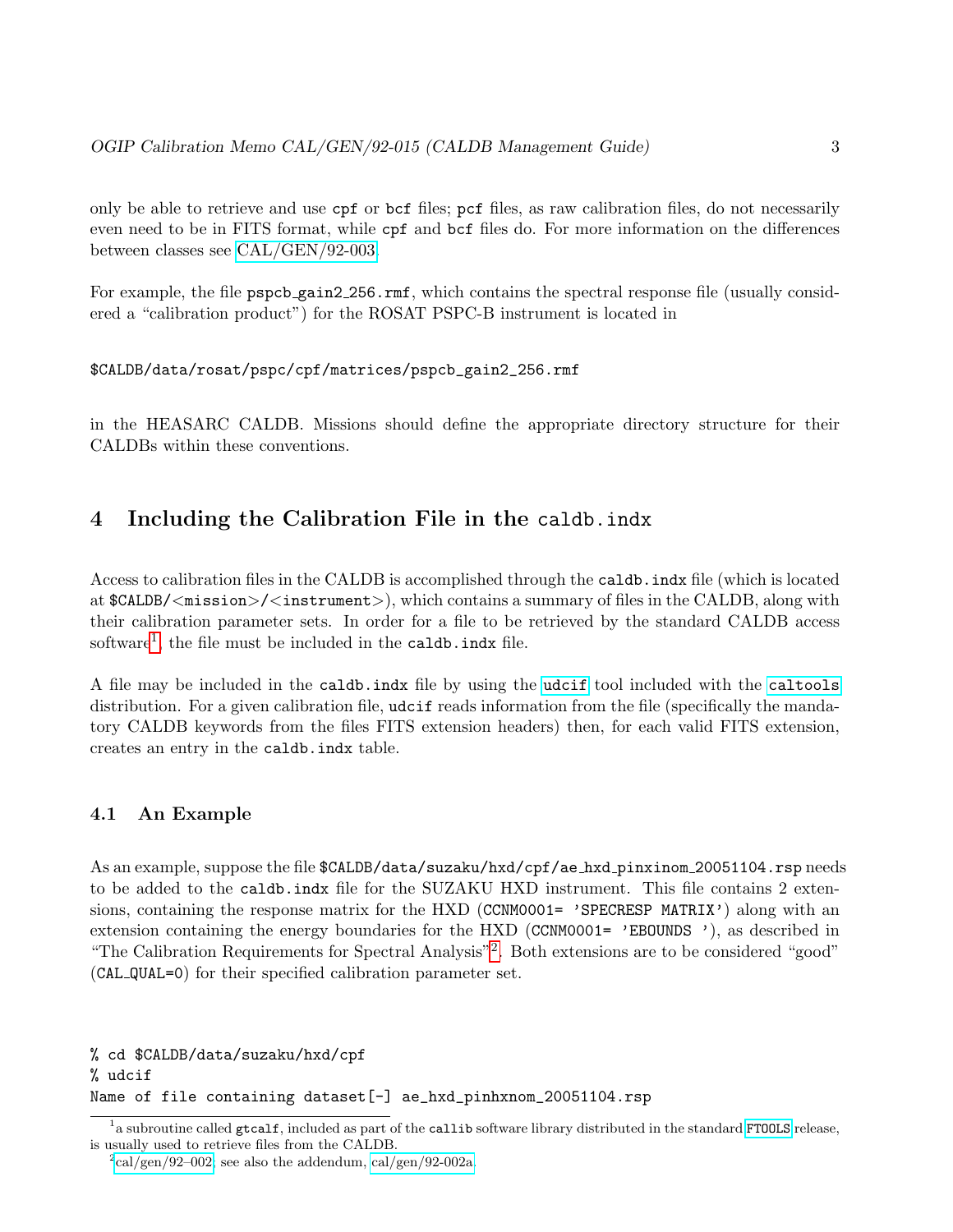```
Name of Calibration Index File[../caldb.indx] ../caldb.indx
Dataset: SPECRESP MATRIX
Quality value for the dataset being entered[0] 0
Dataset: EBOUNDS
Quality value for the dataset being entered[0] 0
```
In general it's better to run udcif in the directory in which the calibration file is located, and to specify the path to the caldb.indx file; this has the benefit of including the full path to the file (relative to \$CALDB) in the caldb.indx column CAL DIR, and the filename (without any directory path) in the CAL FILE column. An alternative is to run udcif in the directory where the caldb.indx file is located (namely  $\texttt{CALDB}/data/)/); in this case the resulting CAL FILE column will$ contain the directory path (relative to  $$CALDB/data/) in addition to the$ file name. In practice the CALDB access software will transparently handle either case.

### <span id="page-6-0"></span>4.2 Understanding and Handling Conflicts

The CALDB works best when there's a one-to-one correspondence between calibration files and calibration parameter sets (mission, instrument, detector, filter, validity date and time, and calibration boundary parameters), i.e. when one particular parameter set corresponds to one and only one file (really, an extension in a FITS calibration file). In many cases this simple situation holds, but other more complex cases may arise.

A conflict is a situation in which two or more calibration file extensions (hereafter called "calibration units") overlap for a given set of calibration parameters. Table [2](#page-7-0) lists the criteria for which udcif considers a file to be ingested in conflict with a file already listed in the caldb.indx file.

The udcif tool tries to avoid situations where 2 or more calibrations may conflict, since in such cases ambiguities may arise in determining which of the calibrations should be used for the observation in question. Avoiding such conflicts is especially important for the CALDB, since the assumption which underpins the CALDB is that the end user should not have to know the details of which instrument calibrations are needed to properly interpret an observation. In other words, situations in which the end user may need to choose between two or more calibration files should be avoided as much as possible.

#### <span id="page-6-1"></span>4.2.1 Understanding Boundary Value Conflicts

After determining that the file to be added to the caldb.indx file the matches criteria 1−6 in table [2,](#page-7-0) the udcif tool then looks at the boundary keywords to determine if a calibration boundary keyword conflict exists. Recall that calibration boundaries are specified by the syntax

#### PARAM(VALUE)UNIT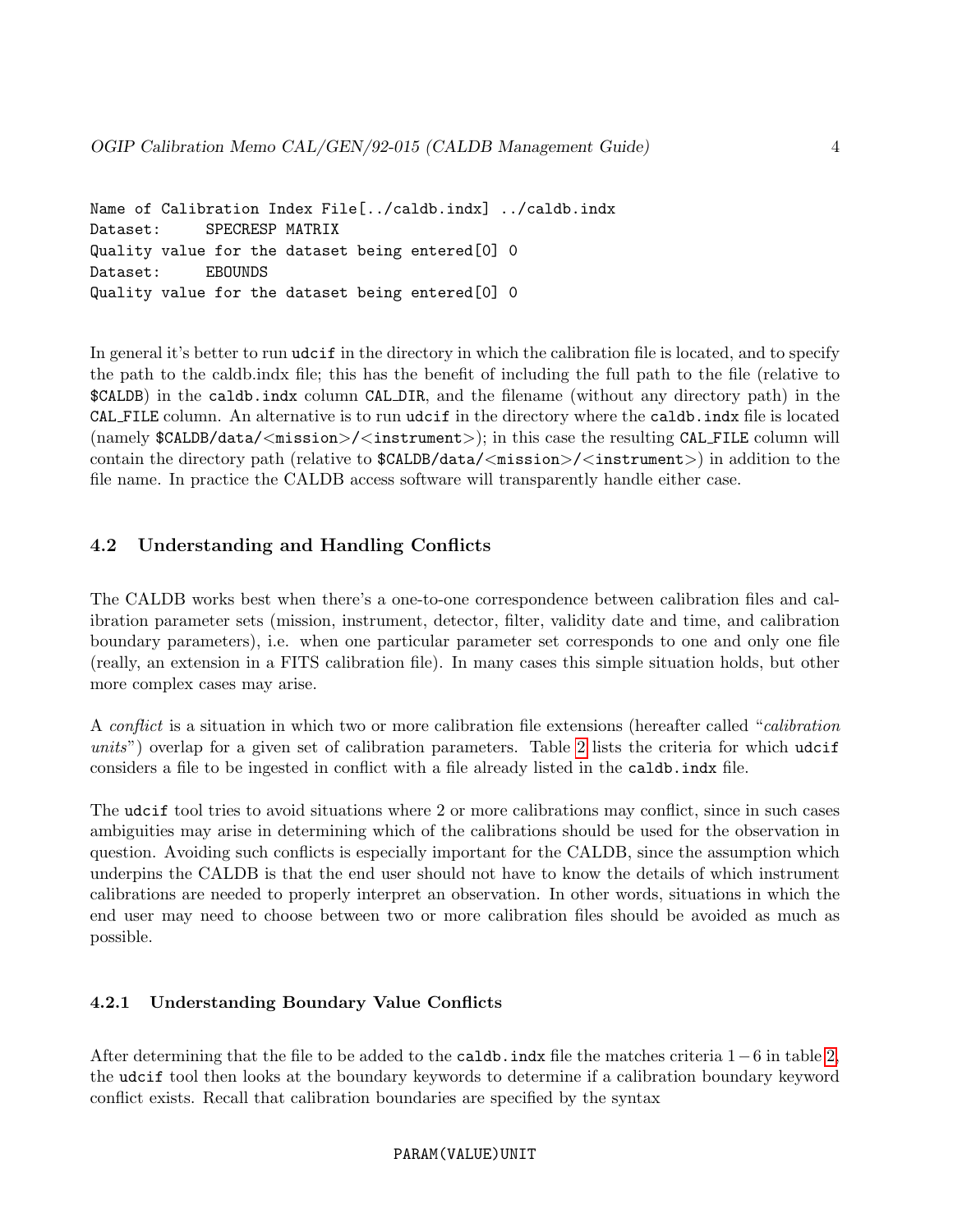| A Conflict exists if All these Conditions are True |                 |                                                       |  |  |
|----------------------------------------------------|-----------------|-------------------------------------------------------|--|--|
| Criteria #                                         | File Value      | Value from CALDB. INDX file Entry                     |  |  |
| 1                                                  | <b>TELESCOP</b> | matches TELESCOP                                      |  |  |
| $\frac{2}{3}$                                      | <b>INSTRUME</b> | matches INSTRUME                                      |  |  |
|                                                    | <b>DETNAM</b>   | matches DETNAM                                        |  |  |
| $\overline{4}$                                     | FILTER          | matches FILTER                                        |  |  |
| $\overline{5}$                                     | CCNM0001        | matches CAL_CNAM                                      |  |  |
| $\overline{6}$                                     | $REF\_TIME^a$   | matches REF_TIME                                      |  |  |
| $\overline{7}$                                     |                 | And if a calibration boundary keyword conflict exists |  |  |

<span id="page-7-0"></span>Table 2: Conflict Criteria Used by UDCIF

<span id="page-7-1"></span><sup>a</sup>REF<sub>-TIME</sub> for the file is calculated from the CVSD0001 and CVST0001 header keywords

(see [Section B.3 of CAL/GEN/92-011](http://heasarc.gsfc.nasa.gov/docs/heasarc/caldb/docs/memos/cal_gen_92_011/cal_gen_92_011.html#Sec:CBD) for more information about this syntax). PARAM is a parameter name (for example, TEMPERATURE), VALUE is the value of the parameter (for example (100)), or an allowed parameter range (for example  $(100:110)$ ), and UNIT<sup>[3](#page-7-2)</sup> is the unit of the VALUE (for example, 'DEGREES').

The udcif tool looks for boundary conflicts by examining the first PARAMETER entry in the CAL CBD array for the first row in the caldb.indx file that satisfies criteria  $1 - 6$ . The tool then compares this CAL CBD parameter name to the names of the parameters in the CBDN0001 keywords in the file to be ingested. If the names match, then udcif checks the value of the parameter. If the parameter values are the same (or the range overlaps) then udcif considers that these two files are in conflict. If the parameter names are the same but the values are different (or the ranges do not overlap) then the files are considered to be not in conflict.

Table [3](#page-8-0) shows some permutations of the calibration boundaries, and the resulting determination (CONFLICT or NO CONFLICT) of udcif, for an example where the file to be ingested into the caldb.indx file meets criteria  $1 - 6$  for some row in the caldb.indx file, and the file has 2 calibration boundary keywords. Table [3](#page-8-0) shows the first two CAL CBD keywords for the matching row in the caldb.indx file, and the rest of the nine CAL CBD values are 'NONE'.

It's important to note the first and second cases in table [3.](#page-8-0) These cases cover exactly the same calibration boundary parameter space, but the conflict checking used by udcif yields different results (in the first case udcif doesn't consider the two files to be in conflict; in the second case it does). This is because, once udcif finds a calibration boundary keyword parameter name that matches, it stops checking the rest of the calibration boundary parameters. Thus it's important to realize that the conflict checking performed by udcif is sensitive to the order of the CBD keywords.

<span id="page-7-2"></span><sup>&</sup>lt;sup>3</sup>Note that, currently, udcif does not check to confirm that the UNITS of matching PARAMS are the same!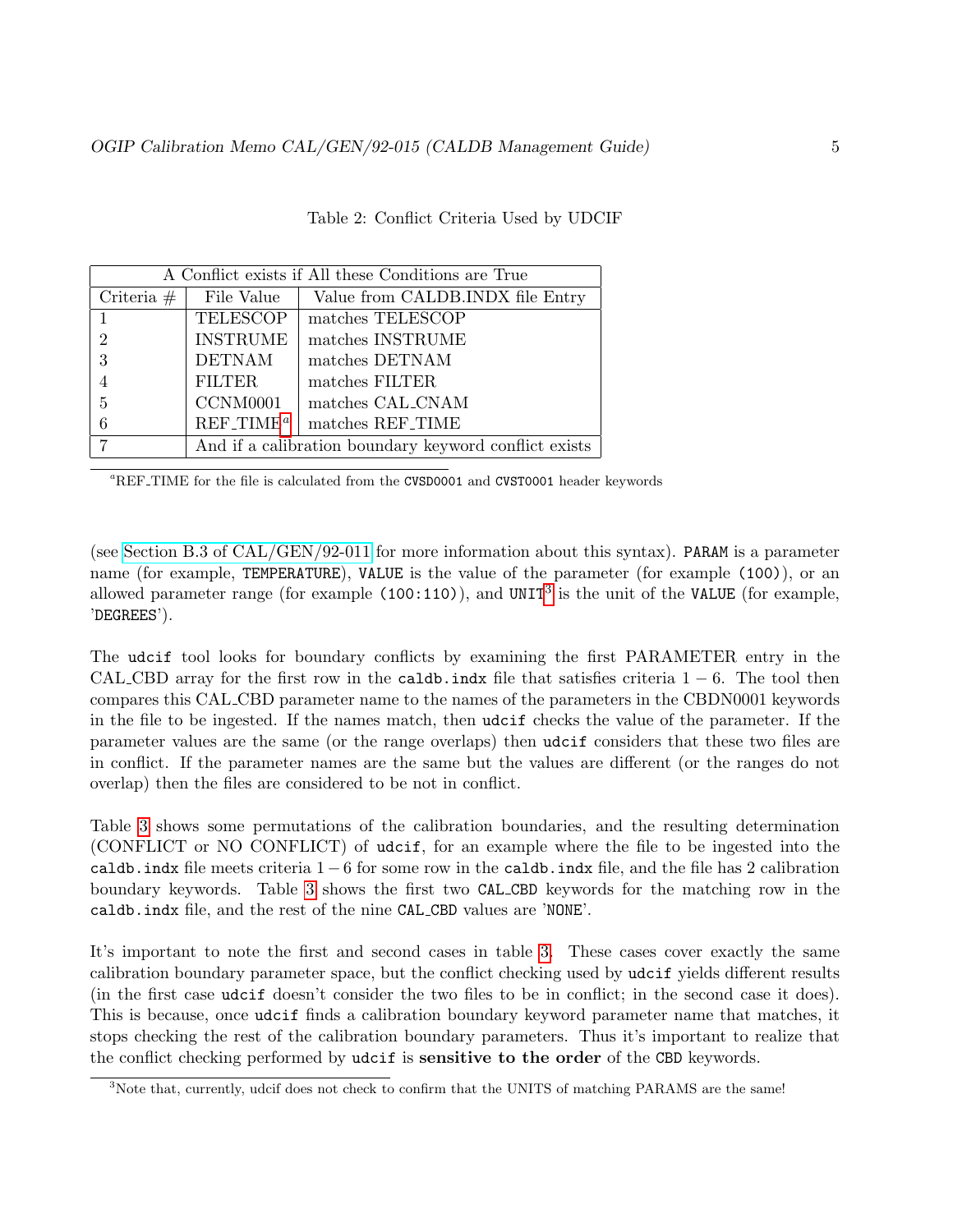| caldb.indx Entry |                              | CBDs in File for Ingest |                                    |             |                                                           |
|------------------|------------------------------|-------------------------|------------------------------------|-------------|-----------------------------------------------------------|
| CAL_CBD1         | CAL_CBD2                     | CB <sub>D1</sub>        | $\text{CBD2}$                      | Conflict?   | Explanation                                               |
| SAA(NO)          | TEMP(100)                    | SAA(YES)                | TEMP(100)                          | No conflict | CAL_CBD1's have same                                      |
|                  |                              |                         |                                    |             | parameter but different<br>values                         |
| TEMP(100)        | SAA(NO)                      | TEMP(100)               | SAA(YES)                           | conflict    | CAL_CBD1's have same                                      |
|                  |                              |                         |                                    |             | parameter and same val-                                   |
|                  |                              |                         |                                    |             | ues                                                       |
| SAA(YES)         | $\overline{\text{DAY(YES)}}$ | SAA(YES)                | $\overline{\text{DAY}(\text{NO})}$ | Conflict    | Even though the DAY                                       |
|                  |                              |                         |                                    |             | values are different, the                                 |
|                  |                              |                         |                                    |             | SAA match takes prece-<br>dence                           |
| SAA(NO)          | <b>NONE</b>                  | SAA(YES)                | TEMP(100)                          | No conflict | CAL_CBD1<br>and CBD1                                      |
|                  |                              |                         |                                    |             | parameter<br>have<br>same                                 |
|                  |                              |                         |                                    |             | name but different values                                 |
| <b>NONE</b>      | <b>NONE</b>                  | SAA(NO)                 | <b>NONE</b>                        | Conflict    | If<br>caldb.indx<br>entry                                 |
|                  |                              |                         |                                    |             | has first CAL_CBD value                                   |
|                  |                              |                         |                                    |             | equal to NONE, then it's                                  |
|                  |                              |                         |                                    |             | assumed all the values                                    |
|                  |                              |                         |                                    |             | are NONE; udcif regards                                   |
|                  |                              |                         |                                    |             | this as a conflict regard-                                |
|                  |                              |                         |                                    |             | less of the CBD values in                                 |
|                  |                              |                         |                                    |             | the file to be ingested                                   |
| SAA(NO)          | <b>NONE</b>                  | $\rm{NONE}$             | <b>NONE</b>                        | Conflict    | If CBD1 is NONE in the                                    |
|                  |                              |                         |                                    |             | file to be ingested, then                                 |
|                  |                              |                         |                                    |             | it's assumed all the val-<br>ues are NONE; udcif re-      |
|                  |                              |                         |                                    |             | gards this as a conflict                                  |
|                  |                              |                         |                                    |             | regardless of the CAL_CBD                                 |
|                  |                              |                         |                                    |             | values of the matching                                    |
|                  |                              |                         |                                    |             | caldb.indx entry                                          |
| SAA(YES)         | DAY(YES)                     | TEMP(100)               | DAY(YES)                           | Conflict    | No match for SAA in                                       |
|                  |                              |                         |                                    |             | the CBDs of the file to                                   |
|                  |                              |                         |                                    |             | be ingested, so the DAY                                   |
|                  |                              |                         |                                    |             | parameter is tested, and                                  |
|                  |                              |                         |                                    |             | found to conflict                                         |
| THETA(100)       | TEMP(105)                    | DETCHANS(256)           | PROCVER(1)                         | Conflict    | If there are no explicit                                  |
|                  |                              |                         |                                    |             | boundary matches<br>be-                                   |
|                  |                              |                         |                                    |             | tween the two arrays,                                     |
|                  |                              |                         |                                    |             | both arrays claim va-                                     |
|                  |                              |                         |                                    |             | lidity<br>over<br>the<br>same<br>parameter space and they |
|                  |                              |                         |                                    |             | are considered to be in                                   |
|                  |                              |                         |                                    |             | conflict.                                                 |

<span id="page-8-0"></span>

| Table 3: Permutations of Boundary Values |  |  |
|------------------------------------------|--|--|
|------------------------------------------|--|--|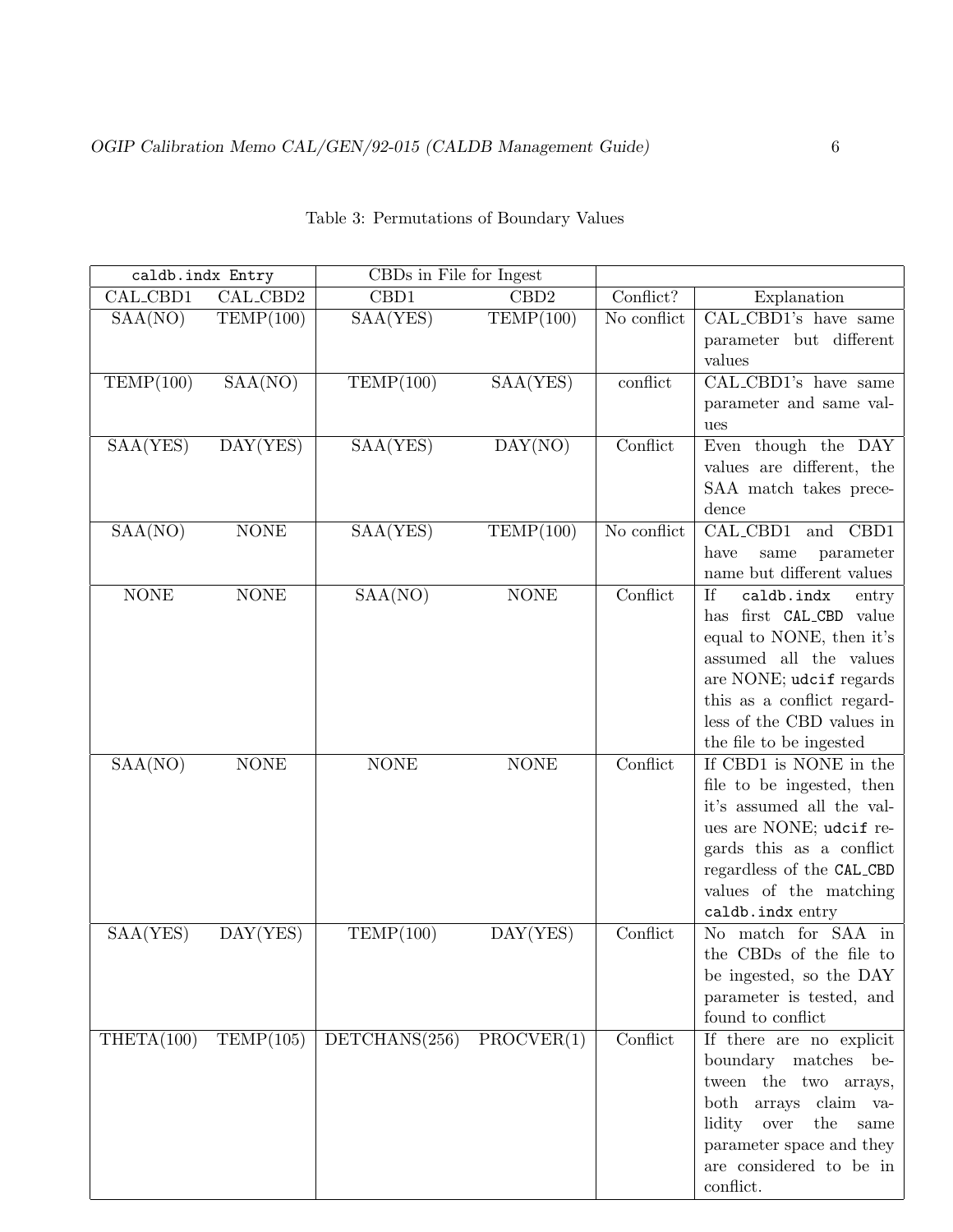#### <span id="page-9-0"></span>4.2.2 Avoiding or Overriding Conflicts

Conflicts can be avoided if files which satisfy criteria  $1 - 6$  have the same PARAMETER NAMES in their calibration boundary array (i.e. the values of the CBD keywords in the extension header) with well-defined boundary constraints, but this may not always be practical or even possible. Furthermore, it's necessary to put the boundary parameters in the same order in the file as in the matching entry in the caldb.indx file for accurate conflict checking.

If a conflict is identified, udcif presents the user with the choice of changing the "quality" of the conflicting dataset (i.e. the CAL QUAL value of the file that is already tabulated in the caldb.indx file) to a value of 5 ("bad"). This would make the file inaccessible via normal CALDB access methods (since by default the CALDB access routine returns only "good" files, with CAL QUAL=0). This would be appropriate if the file that's being ingested into the CALDB is meant to replace the existing file; the new file would then be considered the "good" version and the old file the "bad" version.

There are times when udcif might identify a potential conflict between two files which in practice is not a conflict, and the retrieval software is written such that by specifying the appropriate parameter a unique file name (and FITS extension number) can be retrieved. If it is certain that there is no conflict even though udcif claims that there is, the user has the option of overriding udcif and including the file in the caldb.indx file, without flagging the matching udcif entry as bad, as shown in the example below:

```
% udcif
Name of file containing dataset[-] ae_hxd_pinxinom_20051104.rsp
Name of Calibration Index File[../caldb.indx]
Dataset: SPECRESP MATRIX
Quality value for the dataset being entered[0]
Another dataset has been found which is valid for the same
conditions as the dataset being indexed
The conflicting dataset:
------------------------------------------------------------
 Instrument: HXD
  Code Name: SPECRESP MATRIX
      File: ae_hxd_pinhxnom_20051104.rsp[ 1]
Description:
RESPONSE MATRIX
------------------------------------------------------------
```
Change conflicting dataset's Quality value to 5 (Y/N)?[N] n Include new data file in CALDB.INDX (Y/N)> Y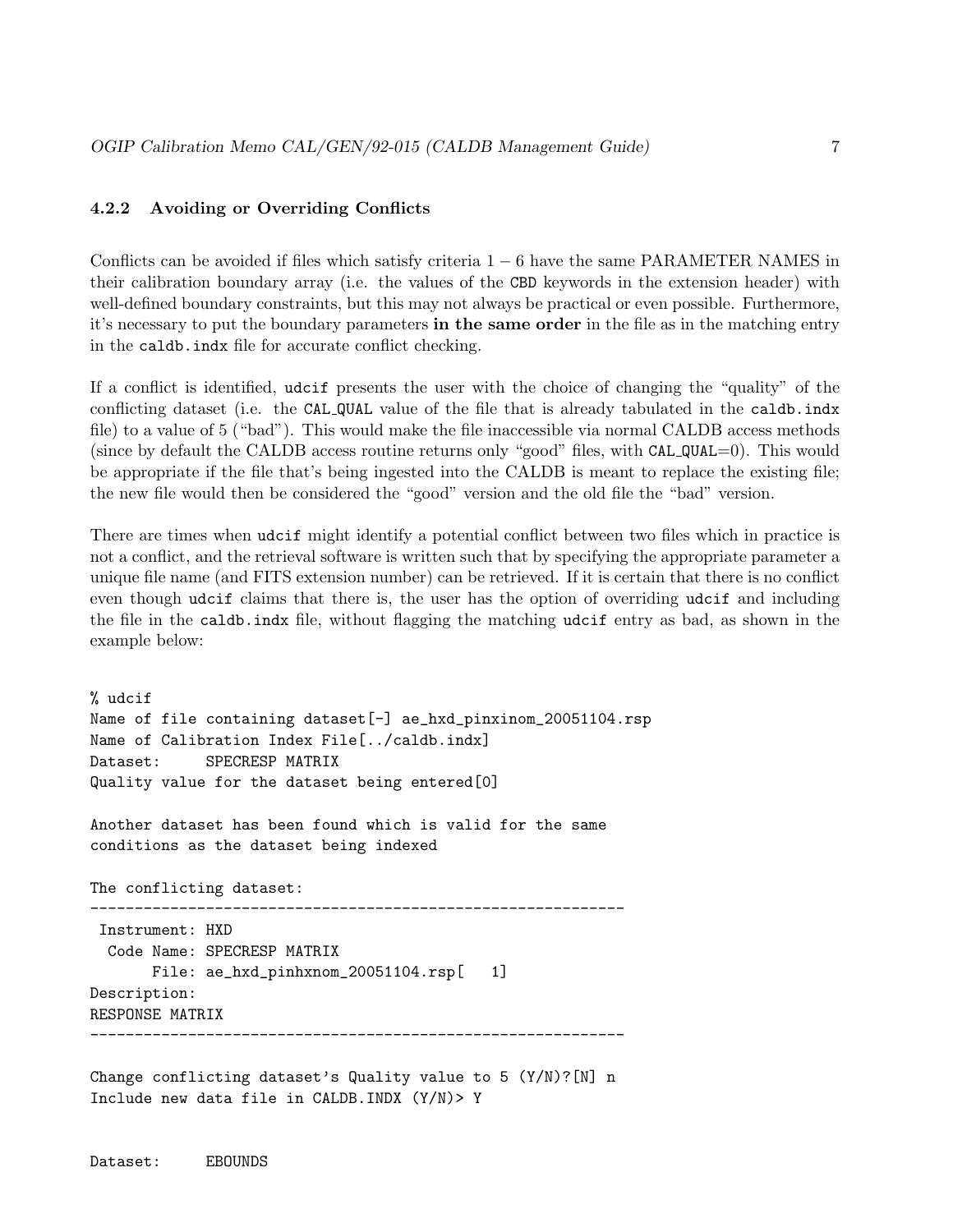```
Quality value for the dataset being entered[0]
Another dataset has been found which is valid for the same
conditions as the dataset being indexed
The conflicting dataset:
                          ------------------------------------------------------------
 Instrument: HXD
  Code Name: EBOUNDS
       File: ae_hxd_pinhxnom_20051104.rsp[ 2]
Description:
EBOUNDS
------------------------------------------------------------
```
Change conflicting dataset's Quality value to 5 (Y/N)?[no] N Include new data file in CALDB.INDX (Y/N)> Y

and extensions 1  $\&$  2 for both the new file (ae hxd pinxinom 20051104.rsp) and the old file (ae hxd pinhxnom 20051104.rsp) are retained in the caldb.indx file with CAL QUAL=0.

Including such "conflicts" in the caldb.indx file might pose difficulties in the future for users who might want to unambiguously retrieve a specific file from the CALDB and so should be used with caution. It is often the case that judicious choice of CBD keyword values can help avoid such conflicts. The burden is on the instrument team to adequately describe the calibration files using appropriate calibration boundary parameters and values in each calibration file of a give calibration type.

## <span id="page-10-0"></span>5 Verifying the Update

After a file is ingested into the CALDB, the user should try to verify that the file has been included properly in the caldb.indx, file. Probably the easiest way to do this is to use a FITS table viewer like [fv](http://heasarc.gsfc.nasa.gov/docs/software/ftools/fv/). After opening the caldb.indx in the FITS viewer, look to see if all the entries for the new file appear correct in the EXTNAME= 'CIF' binary extension table.

Users should also verify that the correct file is returned from the CALDB by using the FTOOL quzcif. For example, SUZAKU response matrices are stored in the first extension of the files ae hxd pinhxnom 20051104.rsp and ae hxd pinxinom 20051104.rsp. These matrices are used for simulations of the HXD instrument response. They differ because ae hxd pinhxnom 20051104.rsp is used when the SUZAKU pointing is "nominal" for the HXD instrument, while ae hxd pinxinom 20051104.rsp is used for simulations of the HXD response for nominal pointings of the XIS instrument. They can be distinguished by their CDB keywords: ae hxd pinhxnom 20051104.rsp has CBD30001= 'NOMINAL("HXD")' while ae\_hxd\_pinxinom\_20051104.rsp has CBD30001= 'NOMINAL("XIS")'. Some sample calls to quzcif are shown below: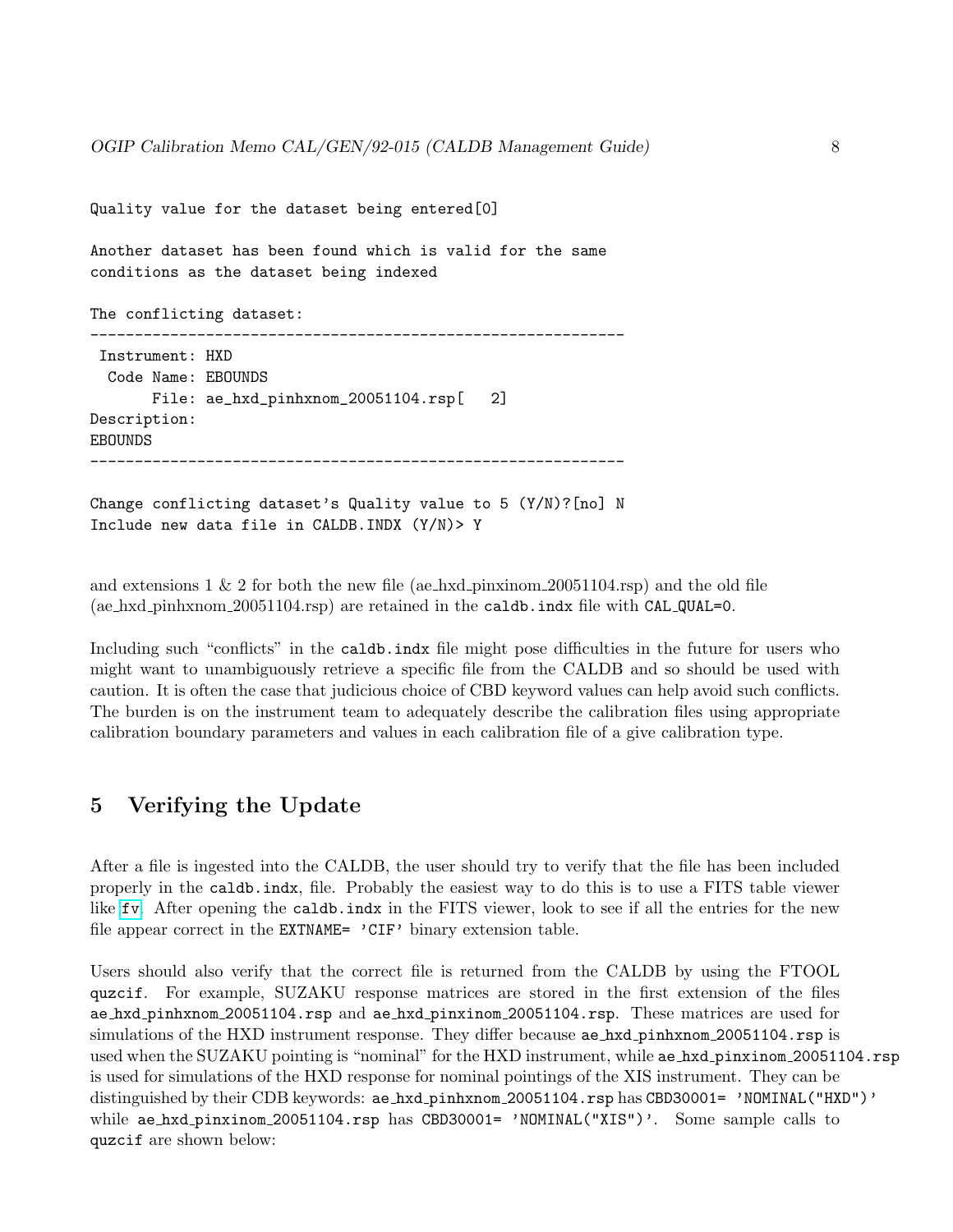```
NO BOUNDARY CONDITIONS SPECIFIED:
=============================
[corcoran:data/suzaku/hxd] corcoran% quzcif
Name of Mission[-] suzaku
Name of Instrument[-] hxd
Name of Detector (- if not required) [-]
Name of Filter (- if not required) [-]
Calibration Dataset Codename[-] SPECRESP MATRIX
Requested Date in yyyy-mm-dd format[-] NOW
Requested Time in hh:mm:ss format[-] NOW
Boolean selection expression for Boundary params(- if not required)[-]
/caldb/test/staging/data/suzaku/hxd/cpf/ae_hxd_pinhxnom_20051104.rsp 1
/caldb/test/staging/data/suzaku/hxd/cpf/ae_hxd_pinxinom_20051104.rsp 1
```
Extensions in both files are identified by quzcif since these particular extensions are distinguished by the values in their calibration boundary arrays, and no boundary condition was specified.

```
BOUNDARY = DETCHANS.EQ.256
========================
[corcoran:data/suzaku/hxd] corcoran% quzcif
Name of Mission[suzaku]
Name of Instrument[hxd]
Name of Detector (- if not required) [-]
Name of Filter (- if not required)[-]
Calibration Dataset Codename[SPECRESP MATRIX]
Requested Date in yyyy-mm-dd format[NOW]
Requested Time in hh:mm:ss format[NOW]
Boolean selection expression for Boundary params(- if not required)[-] DETCHANS.EQ.256
/caldb/test/staging/data/suzaku/hxd/cpf/ae_hxd_pinhxnom_20051104.rsp 1
/caldb/test/staging/data/suzaku/hxd/cpf/ae_hxd_pinxinom_20051104.rsp 1
```
Extensions in both files are identified by quzcif since these particular extensions are valid for the same values of DETCHANS in their calibration boundary arrays.

```
BOUNDARY= NOMINAL.EQ.HXD
[corcoran:data/suzaku/hxd] corcoran% quzcif
Name of Mission[-]suzaku
Name of Instrument<sup>[-]</sup>hxd
Name of Detector (- if not required) [-]
Name of Filter (- if not required) [-]
Calibration Dataset Codename[-]SPECRESP MATRIX
Requested Date in yyyy-mm-dd format[-] NOW
Requested Time in hh:mm:ss format[-] NOW
```